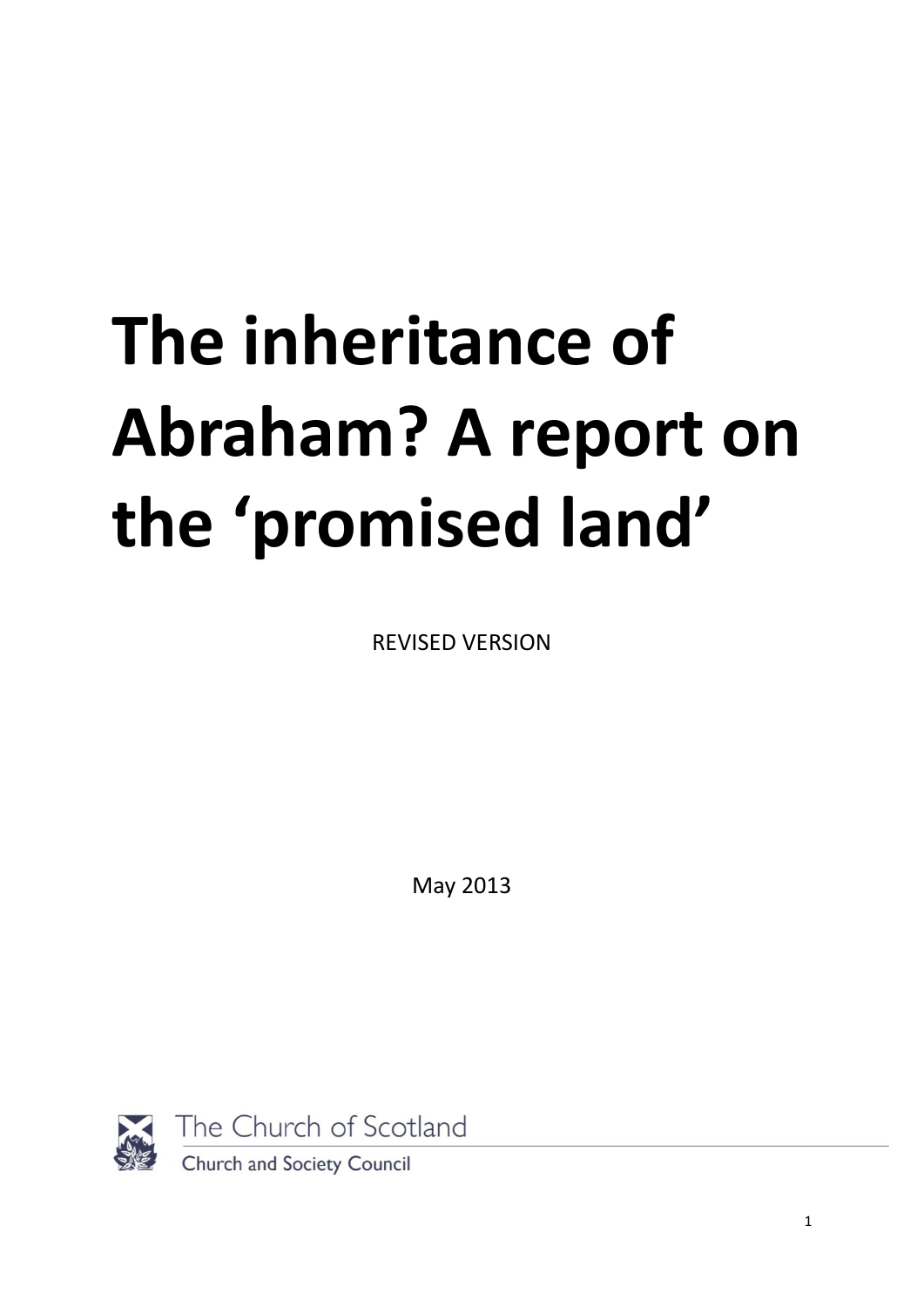#### **Preface**

Since the publication of the General Assembly reports in April 2013, the Church and Society Council's report *The Inheritance of Abraham? A report on the 'promised land'* has been the subject of international controversy. Whilst no stranger to controversy, working as we do on difficult issues at the interface of religion and politics, we have become aware that some of the language used in the report used to describe attitudes and beliefs held by some members of the Christian and Jewish communities have caused worry and concern in parts of the Jewish Community in Israel and beyond. This was never our intention. We can be robust in putting our point across, but in this instance we acknowledge that some of the words we have chosen may have been misunderstood, which created an anxiety in the Jewish Community. It is in this light that we are happy to offer this clarification.

The Church and Society Council welcomes dialogue with Scotland's and Britain's Jewish community for whom the land of Israel is understandably special and may be considered part of their selfidentity. Talking has helped increase both our faiths' understanding, and has underlined the importance for continued dialogue. This is not about Christianity taking one side and Judaism the other. Both our faiths have a widespread and diverse membership, with a wide range of views on theological as well as political matters. What can bring us together is our commitment to understanding and engagement, and our willingness to work together, and to keep on talking.

The Council would also like to record its appreciation to Council of Christians and Jews for facilitating and supporting this recent dialogue.

#### **Context**

The Church of Scotland has an historic presence in Israel. We work closely with partner organisations in Israel and the Occupied Palestinian Territory, including Jewish, Muslim and Christian Groups. In recent years the General Assembly has received a number of reports on the political and humanitarian situation. In our Reformed Christian tradition there is a very strong connection between theology and ethics, belief and actions. Our understanding of politics, justice, peace and human relationships is deeply rooted in our faith tradition. Paramount in this is scripture, the revealed word of God in the Bible. We also frequently explore the issue of hermeneutics – the rigorous scrutiny of a text to work out what it means and says to us today. The Church of Scotland frequently and passionately debates, internally and externally, what our belief and tradition mean in the world today. We have in the past acknowledged changes, such as the role of women in Church leadership. Debate is part and parcel of our way of being in the Church.

In considering the report *The inheritance of Abraham? A report on the 'promised land'* we encourage readers, whether they are Commissioners to the General Assembly, members of the Church of Scotland or those around the world who wish to debate our views, to understand that our previous positions and reports on the political, humanitarian and theological issues on Israel and the Occupied Palestinian Territory are still valid and continue to form part of the Church's approach. For example, the 2003 report *Theology of Land and Covenant* is not negated or replaced by *The inheritance of Abraham?*. There may be tensions between the two – *The inheritance of Abraham*  goes further than *Theology of Land and Covenant*. Some may say that the two are not compatible. We believe that over the intervening 10 years a whole new range of conversations and developments warranted a fresh approach. We deliberately included a reference to *Theology and Land and Covenant* in the first sentence of *Inheritance of Abraham?* to underline that this is not a new topic of conversation and that the insights of this report complement and grow out of the understanding reached in 2003.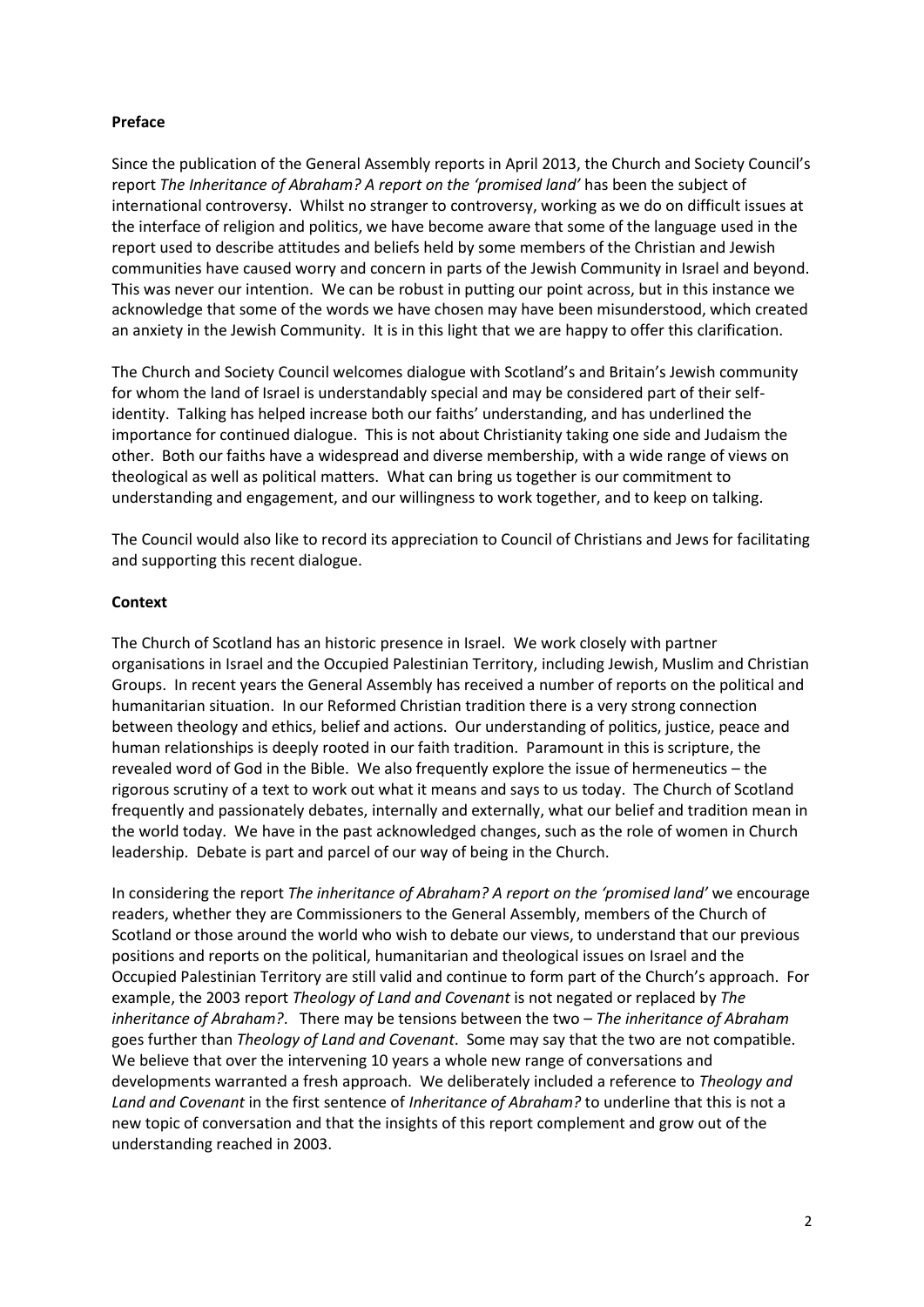The key conclusions of this report are that the Church of Scotland does not agree with a premise that scripture offers any peoples a divine right to territory, and that the current situation in Israel and the Occupied Palestinian Territory is characterised by an inequality in power. These key points should be read in the light of what we already believe:

- That the country of Israel is a recognised State and has the right to exist in peace and security
- That there should be a Palestinian State, recognised by the United Nations, that should have the right to exist in peace and security.
- We reject racism and religious hatred. We condemn anti-Semitism and Islamophobia. We support initiatives to make Scotland, and the Church of Scotland, a place of welcome and hospitality.
- We will always condemn acts of terrorism, violence and intimidation.
- We are committed to dialogue and conversation. We are particularly concerned to make sure that those who are on the margins and whose voices are rarely heard get the opportunity to be listened to. We specifically stand in solidarity with Christians who live in Israel and the Occupied Palestinian Territory.

We have been reminded of some important issues in preparing for this Assembly, especially given that what is brought to the Assembly is also in the public square:

- How we talk about one another is important. We recognise that there is a range of opinions on politics and theology in Christianity, Judaism and in other faiths. We need to take care not to put labels on groups or inadvertently misrepresent diverse opinion.
- When we are discussing sensitive issues we should be careful how we define words and take care to unpack ideas fully, to avoid confusion or misunderstanding.

The Church of Scotland is increasingly disappointed at the current situation in Israel and the Occupied Palestinian Territory. We are especially concerned at the recent actions of the Government of Israel in its support for settlements, for the construction of the security barrier or "the Wall" within Occupied Territory, for the blockade of Gaza and for the anti-Boycott law. We assert our sincere belief that to be critical of the policies of the Israeli Government is a legitimate part of our witness and we strongly reject accusations of anti-Semitic bias. We regularly engage with and critique policies of all Governments, where we deem them to be contrary to our understanding of God's wish for humanity.

# **Introduction**

Ten years ago the General Assembly received the report *Theology of Land and Covenant*, from the Board of World Mission, Church and Nation Committee and the Panel on Doctrine [\(www.churchofscotland.org.uk/\\_\\_data/assets/pdf\\_file/0009/13230/Theology\\_of\\_Land\\_and\\_Covena](http://(www.churchofscotland.org.uk/__data/assets/pdf_file/0009/13230/Theology_of_Land_and_Covenant.pdf) [nt.pdf](http://(www.churchofscotland.org.uk/__data/assets/pdf_file/0009/13230/Theology_of_Land_and_Covenant.pdf)). This report concluded with encouragement for us to listen more to others, "enriched by new insights through continuing questions that need to be faced". Since 2003, two new insights have been noted by the General Assembly: in 2007, in the report *What Hope for the Middle East?* (http://www.churchofscotland.org.uk/ data/assets/pdf file/0005/3776/middle east\_07.pdf) the Church of Scotland responded to a declaration from Church leaders in Jerusalem, and endorsed their criticism of Christian Zionism and encouraged members of the Church of Scotland to reject it, and in 2009 Christians in the Holy Land came together and produced *Kairos Palestine: a moment of truth*, offered as a word of faith, hope and love from the heart of Palestinian Suffering [\(www.kairospalestine.ps\)](http://www.kairospalestine.ps/).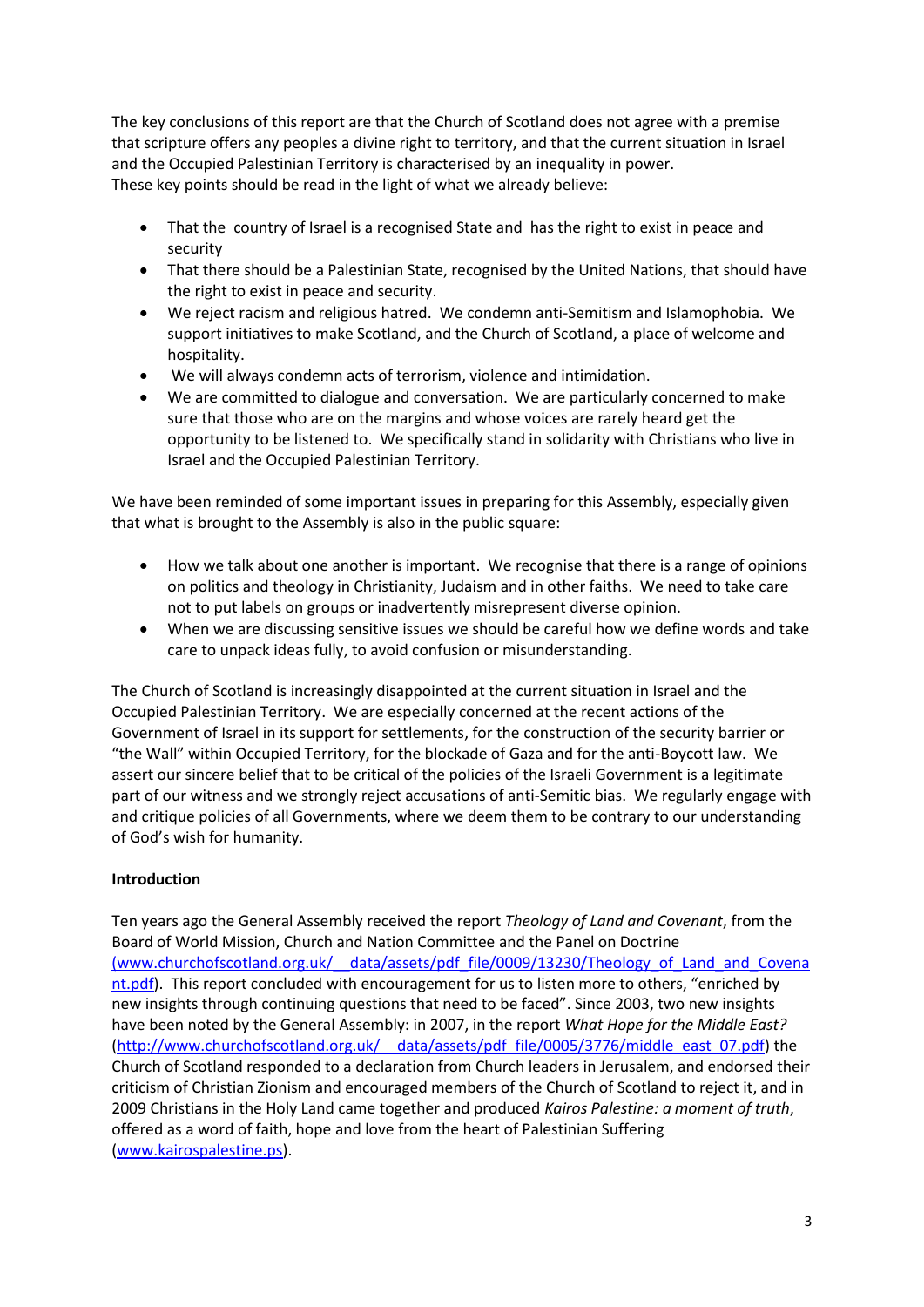With the co-operation and support of the World Mission Council, we present this report in 2013 as our latest reflection on the 'questions that need to be faced', as the political and humanitarian situation in the Holy Land continues to be a source of pain and concern for us all.

### **Land and the Bible: three different understandings**

The phrase "the land of Israel" has a range of understandings amongst the three world faiths, Judaism, Christianity, and Islam.

Our knowledge and understanding of the world is rooted in scripture. However, we acknowledge that there can be diverse, and sometimes contradictory interpretations of what scripture means. With regards to the Holy Land and the Bible, we outline three different understandings:

- 1. A territorial guarantee
- 2. A land held in trust
- 3. A land with a universal mission.

#### **A territorial guarantee**

This idea presents scripture as making unconditional, literal promises referring to specific, identifiable territorial areas for the Israelites. Such texts as the following have been cited to support this view:

- Genesis 12:7 "To your offspring I will give this land." (All translations are from the New Revised Standard Version.)
- Genesis 13:15-17 "For all the land that you see I will give to you and to your offspring for ever. I will make your offspring like the dust of the earth … walk through the length and the breadth of the land, for I will give it to you."
- Genesis 15:18-21 "On that day the LORD made a covenant with Abram, saying, "To your descendants I give this land, from the river of Egypt to the great river, the river Euphrates …"
- Genesis 17:7-8 "I will establish my covenant between me and you, and your offspring after you … for an everlasting covenant, to be God to you and to your offspring after you. And I will give … the land where you are now an alien, all the land of Canaan, for a perpetual holding."

These verses contain the promise of God to give the land to Abraham and his descendants. There are no 'so long as…' or 'until…' clauses in them. Alone, they can be read to show that God promises the land to the Israelites unconditionally. This interpretation reflects some of key aspects of contemporary Zionist positions.

In the early 19<sup>th</sup> century, some influential Christians, encouraged by the mores of the colonial and imperial age which pervaded all aspects of life, including the Church of Scotland led to the development of a political idea to create a new homeland for Jewish people in Palestine. It may well have been a Kirk minister, the Rev Alexander Keith, who coined the phrase "a land without people, for a people without land." This view of the land of Palestine was linked from the 1840s to a literalistic view of Hebrew Biblical prophecy being fulfilled and the widely held attitude that European colonialism meant that a land was 'empty' if western power and culture was not present. This attitude, repugnant to our thinking today and that of many others of all three of the monotheistic faiths, was widely accepted. It was taken up by the  $7<sup>th</sup>$  Earl of Shaftesbury's evangelical circle with dreams of restoring the Jewish people to the Holy Land. This in turn led to the Balfour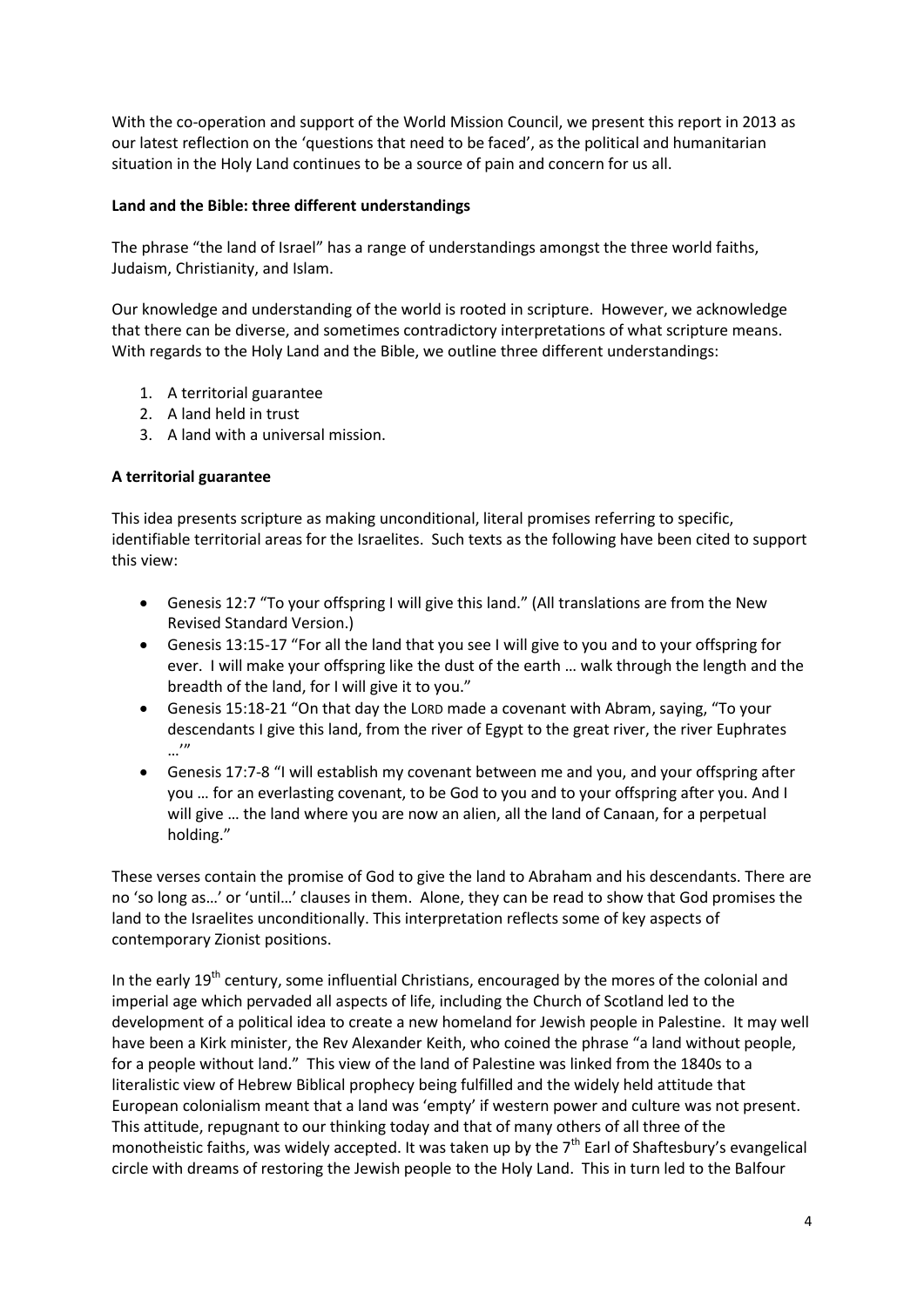Declaration of 1917, when the British Government agreed to a policy of a Jewish homeland in Palestine

Interestingly, some Jewish leaders, like Ahad Ha'Am (active at the end of the 19<sup>th</sup> and the beginning of the 20<sup>th</sup> centuries) resisted this literalist view, and recognised the need for Zionist Jews moving to Palestine to treat the indigenous Palestinians with respect and good judgement.

#### **Kairos Palestine (2.3.1):**

Our land is God's land, as is the case with all countries in the world. It is holy inasmuch as God is present in it, for God alone is holy and sanctifier. It is the duty of those of us who live here, to respect the will of God for this land. It is our duty to liberate it from the evil of injustice and war. It is God's land and therefore it must be a land of reconciliation, peace and love. This is indeed possible. God has put us here as two peoples, and God gives us the capacity, if we have the will, to live together and establish in it justice and peace, making it in reality God's land: "The earth is the Lord's and all that is in it, the world, and those who live in it" (Psalm 24:1).

Naim Ateek<sup>1</sup> a contemporary Christian thinker in Israel has written that: "the sole ambition of Zionists, Christians and Jews alike, has been the acquisition of the land for the Jewish people." He characterises Christian Zionism as a movement: "that understands the modern state of Israel as the fulfilment of biblical prophecy and thus deserving of political, financial and religious support."

Politically powerful in the USA, it has enjoyed the backing of Presidents Reagan and Clinton, as well as tele-evangelists and novelists like Jerry Falwell and Hal Lindsay. Clarence Wagner is a representative voice. He sees the modern State of Israel as the fulfilment of God's promise to Abraham, as well as the fulfilment of biblical prophets such as Ezekiel who spoke about 'the barren mountains of Israel' becoming fruitful and 'the ruined towns' being rebuilt as the people returned from Exile. The following extract is taken from his *12 Keys to Understanding Israel in the Bible<sup>2</sup>* :

"Truly, the return of the Jews from over a hundred nations of the world is a modern-day miracle. Large waves of immigrants began to come in the 1880s. Since those early days, the deserts have been reforested, the rocky fields made fertile, the swamps drained and planted, the ancient terraces rebuilt, and the ruined cities of old re-established. Israel is now a nation of over six million people, that is a food exporting nation, that boasts high levels of literacy, health, education and welfare, high technology and agricultural development…We, who believe the Bible is God's Word and every promise of God will come to pass, must stand and support Israel's right to its land. It is a Divine right. We cannot say on the one hand that we believe there is a God who has revealed His perfect will in His Holy Scriptures, and on the other hand, deny Israel its right to the land God promised her."

This statement gives rise to questions and observations, among them:

<u>.</u>

- i) How do we understand biblical texts that tell us that occupation of a land must go hand in hand with obedience to God's law and God's concern for justice?
- ii) Did the prophets not warn that pursuit of power and wealth would lead to inequality, injustice and the loss of land, as it did in the Exile?
- iii) What land is being discussed? Is it the land of David and Solomon, or Judah, or the Northern Kingdom of Israel?

<sup>&</sup>lt;sup>1</sup> Ateek is a former Canon of St George's Anglican Cathedral in Jerusalem and head of the Sabeel Ecumenical Liberation Theology Centre.

<sup>2</sup> *12 Keys to Understanding Israel in the Bible* by Clarence Wagner is published by *Bridges for Peace (*2003)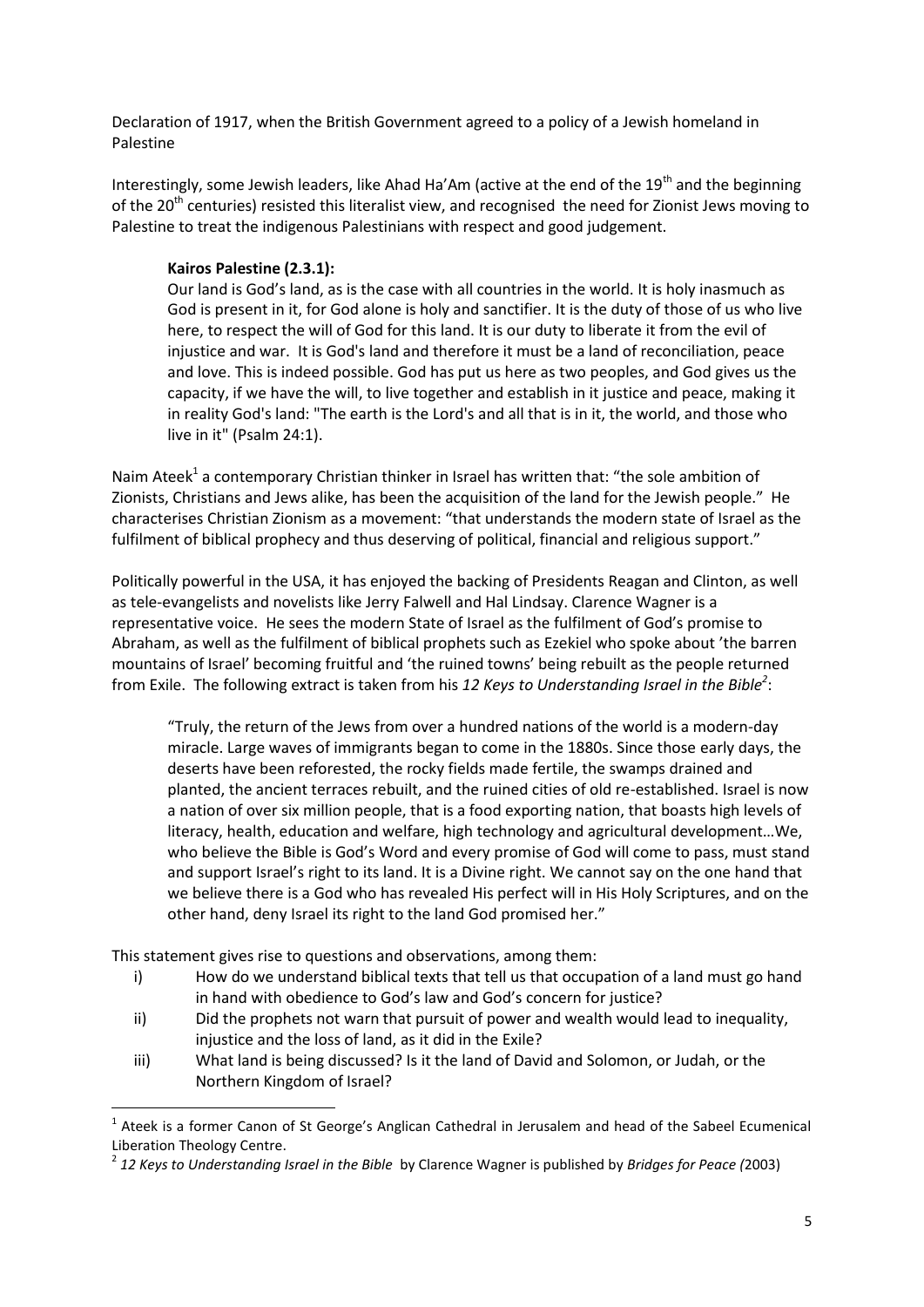- iv) Do any of the Hebrew Bible accounts really sanction future occupation of the land and the driving out of the people already there?
- v) Justice is a major theme in both the Hebrew Bible and the New Testament. For example "What does the Lord require of you but to do justice, and to love kindness and to walk humbly with your God?" (Micah 6:8) and "Strive first for the kingdom of God and his righteousness…" (Matthew 6:33). Are these not a challenge to the policies of the current Government of Israel?<sup>3</sup>
- vi) How could Christians support the violation of human rights in the name of alleged divinely conferred exclusive rights to a specific area of land?

This understanding of Scripture and contemporary social and political relations in Israel raises several issues. Those who hold to it, both Christian and Jewish, seem to ignore those texts which say that the occupation of the land must go hand in hand with obedience to Gods law and Gods concern for Justice. Did the Hebrew Bible (The Christian Old Testament) really sanction future occupation of land which involved the displacement of some 750,000 people already living there, and the present injustices and humanitarian issues we see today.

# **A land held in trust**

<u>.</u>

A second still literalistic view is that the land is granted to God's chosen people as a gift, but that it is given conditionally to the Jewish people; on this understanding the land is God's, given in trust to be cared for and lived in according to God's instruction. Walter Brueggemann<sup>4</sup> says in *Reverberations of Faith<sup>5</sup>* :

"The great articulation of land theology in the Old Testament is found in the book of Deuteronomy. The importance of the collection of sermonic addresses and commandments is to assert the non-negotiable conditions of land possession, conditions that are worked out in policy and public action but are understood theologically as the commandments of [Jehovah]. At the centre of the land-ethic is the 'year of release' in Deuteronomy 15:1-18 which provides cancelling debts among the poor in community so that they may participate viably and with dignity in public. The same legal provision is writ large in the provision of the jubilee year in Leviticus 25. These laws on the year of release and jubilee year have the intention of curbing an unfettered economy by subordinating economic transactions to the needs and requirements of the civic community...The covenantal tradition of Moses and the prophets knows that no community can hope to occupy land peaceably and justly unless the claim of the neighbour is honoured in the face of exploitative possibility. Israel's own sad experience is taken to attest to the truth of that advocacy."

Munib Younan<sup>6</sup> has pointed to the widely accepted view of scholars that the idealised biblical conquest narratives were put into their present form only centuries later, with the writers "intent on justifying their own status in the land on the basis of nationalistic perspectives." In his book

 $3$  For instance, in the building of illegal settlements; the continuing policy of driving out of Palestinians from East Jerusalem; disregard of UN resolutions and violation of international law; and the daily provocation and humiliation of the Palestinian people.

<sup>&</sup>lt;sup>4</sup> Brueggemann is a Christian scholar of the Hebrew Bible in the United States and a minister in the United Church of Christ.

<sup>&</sup>lt;sup>5</sup> Reverberations of Faith: A Theological Handbook of Old Testament Themes by Walter Bruggemann is published by Westminster / John Knox Press (2002)

<sup>6</sup> Bishop of the Evangelical Lutheran Church in Jordan and the Holy Land,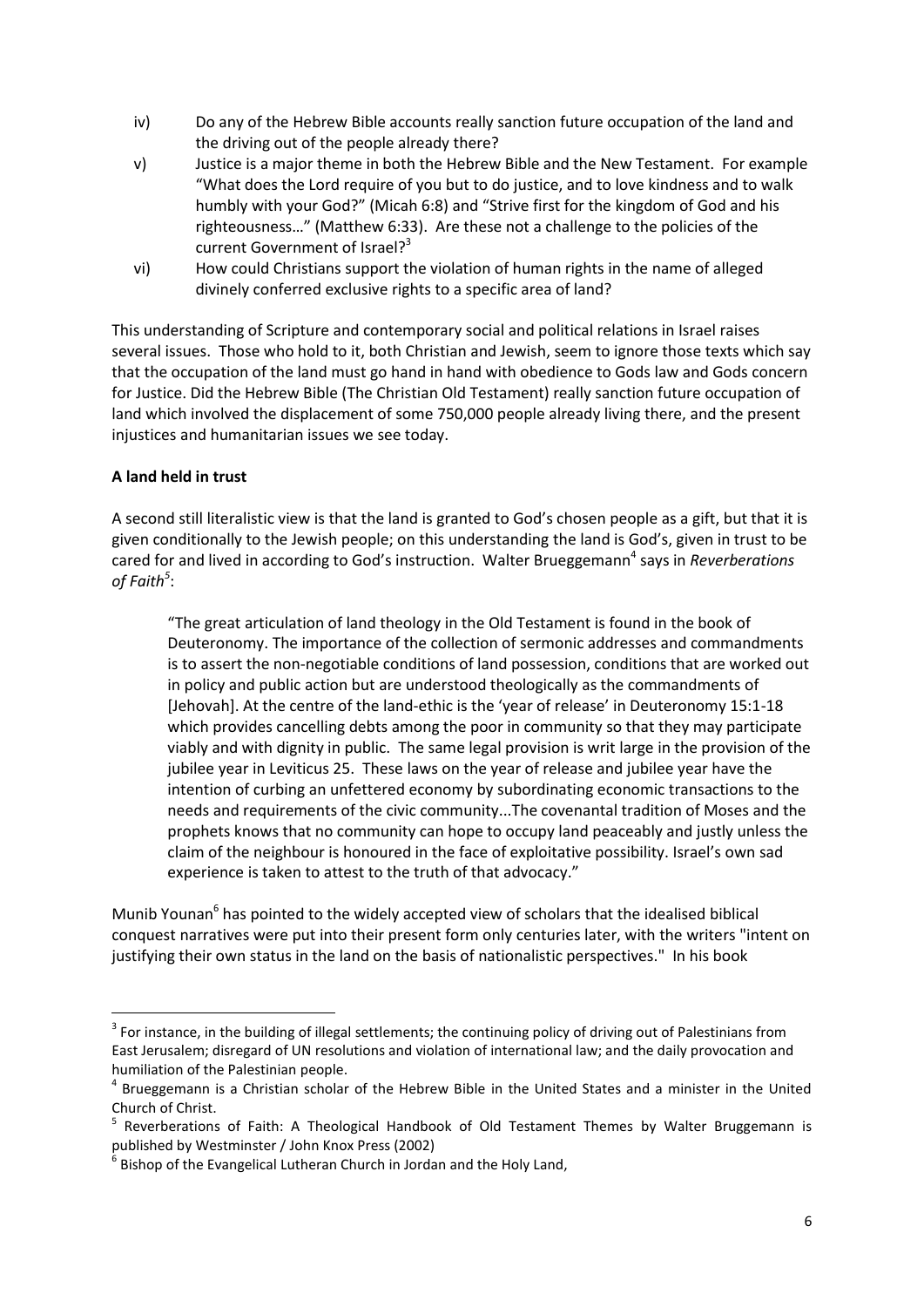Witnessing for Peace: In Jerusalem and the World<sup>7</sup> he urges us to read the Pentateuch in the light of the prophets. The land is a gift, not a right, and one which brings with it obligations, most particularly to practice justice and to dwell equitably with the stranger. The Presbyterian Church in Canada's 2012 General Assembly reached a similar conclusion: "For neither ancient nomadic peoples nor modern corporations is the land a free gift without the responsibility."<sup>8</sup>

According to the Declaration of the Establishment of the State of Israel of 14 May 1948, the intention was to create a just society:

"The State of Israel will be open for Jewish immigration and for the ingathering of the Exiles; it will foster the development of the country for the benefit of all its inhabitants; it will be based on freedom, justice and peace as envisaged by the prophets of Israel; it will ensure the complete equality of social and political rights to all its inhabitants irrespective of religion, race, or sex; it will guarantee freedom of religion, conscience, language, education and culture; it will safeguard the Holy Places of all religions; and it will be faithful to the principles of the Charter of the United Nations."

This formal acceptance of the equality of all its citizens potentially created a tension from the start with some who held to a ethno-nationalist understanding of Zionism. This has, in some cases, led to the limiting of civil liberties, for example, in relation to land expropriation and the imposition of military government on Palestinians in Israel until 1966. Despite an independent judiciary, liberaldemocratic values have been violated in immigration, citizenship, education, economic, and most of all in land policies*.* 

It has to be recognized that the enormity of the Holocaust has often reinforced the belief, at least in certain circles in the West, that Israel is entitled to the land unconditionally. There is guilt among Western Christianity about the centuries of anti-Semitism that led to discrimination against Jewish people, culminating in the total evil of the Holocaust.

One contemporary commentator who faces these two issues is Mark Braverman, an American Jew who grew up sharing the beliefs of some in his community. In his book *Fatal Embrace<sup>9</sup>* he writes:

"As a Jew born into a religiously observant family in post-World War II America, I was raised in a potent combination of Rabbinic Judaism and political Zionism. I grew up immersed in the Zionist narrative of return to the Jewish homeland. I was taught that a miracle – born of heroism and bravery – had blessed my generation. The State of Israel was not a mere historical event – it was redemption from millennia of marginalisation, demonisation and murderous violence. The legacy of this history was a sense of separateness – a collective identity of brittle superiority for having survived, despite the effort 'in every age' – so reads the Passover liturgy – to eradicate us. The ideology and mythology of the birth of the State of Israel partook of this legacy of separateness, vulnerability and specialness. I embraced it."

His attitude was radically changed by visiting Palestine in 2006 and seeing the reality, the range and the reach of the injustices on the ground and his horror that these were being done by the State of

1

<sup>7</sup> *Witnessing for Peace: In Jerusalem and the World by Munib Younan is published by* Augsburg Books (2003)

 $^8$  (See the report of the International Affairs Committee, General Assembly 2012 Acts and Proceedings, page 275, [www.presbyterian.ca/download/aand\)](http://www.presbyterian.ca/download/aand)

<sup>&</sup>lt;sup>9</sup> Fatal Embrace: Christians, Jews, and the Search for Peace in the Holy Land by Mark Braverman is published by Synergy Books (2010)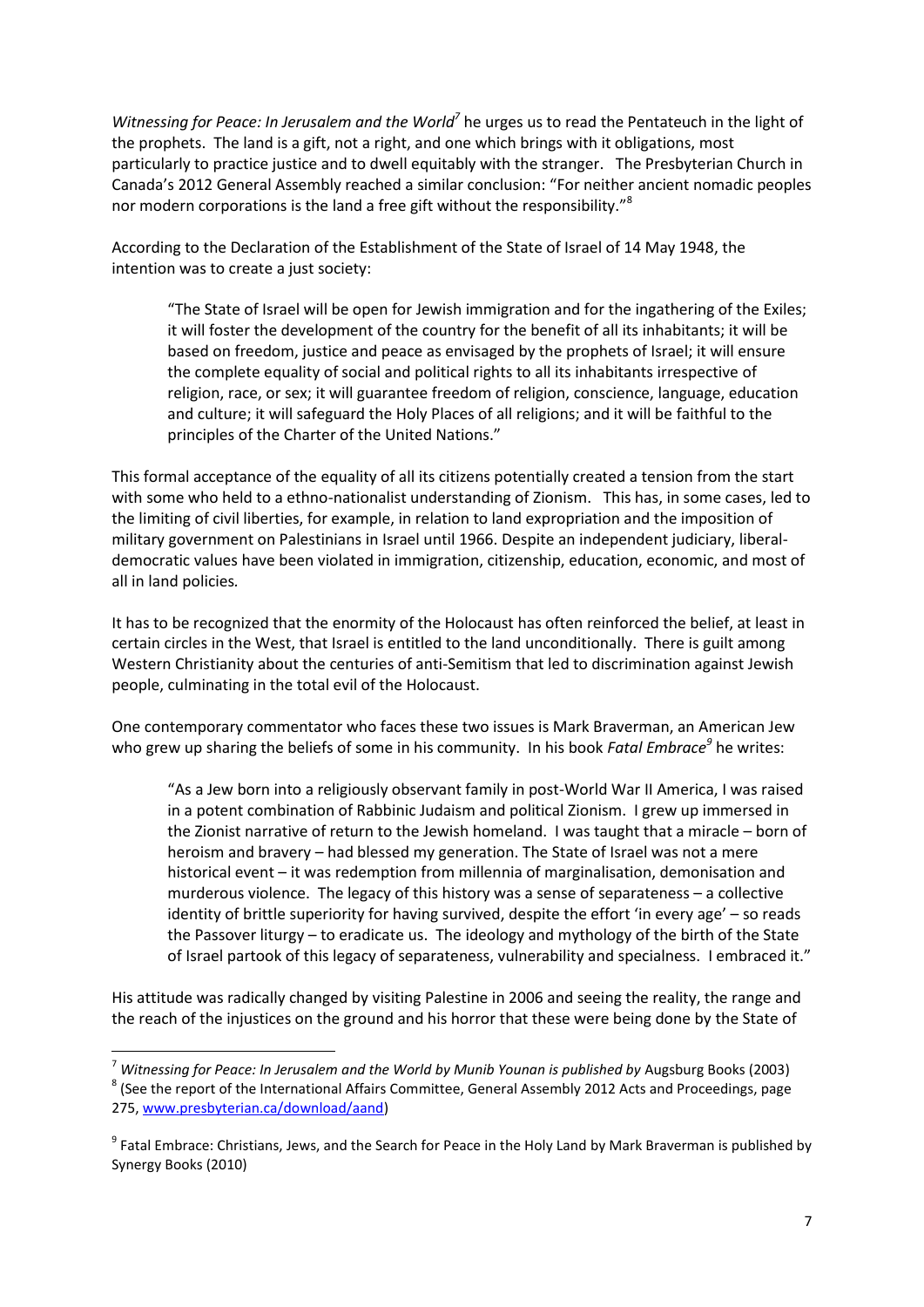Israel which, at the time, he equated as therefore being done in his name. He is clear about the fact that Christian people have to repent of the wrongs done to the Jewish people, but this does not mean that the church cannot criticise the policies of the Israeli Government in the Occupied Palestinian Territory today: "Christian people must not sell out the Palestinian people because of repentance for the Holocaust, 'sensitivity' to Jewish feelings, and fear of being labelled anti-Semitic." While we are firm in our condemnation of all forms of racial hatred, criticising the present policies of the State of Israel must not be confused with or equated to anti-Semitism.

This view of the problem facing those wishing to speak out but fearing being seen as anti-Semitic is echoed in the words of Mark Ellis, retired University Professor of Jewish Studies at Baylor University, where he was the Director of the Centre for Jewish Studies who said;.

"It seems late in the Israel/Palestine political game  $-$  and it is late indeed  $-$  but the [mainstream Churches are breaking what I have called the interfaith ecumenical deal.](http://mondoweiss.net/2012/11/church-denominations-stand-strong-in-the-face-of-jewish-establishment-uproar-over-letter-to-congress.html) That deal is usually referred to as the interfaith ecumenical dialogue, the post-Holocaust place where Jews and Christians have mended their relationship. Israel was huge in this dialogue. Christians supported Israel as repentance for anti-Semitism and the Holocaust. Then as Israel became more controversial with their abuse of Palestinians, Christians remained silent. Nonsupport and, worse, criticism of Israeli policies, was seen by the Jewish dialoguers as backtracking to anti-Semitism. That's where the dialogue became a deal: Silence on the Christian side brings no criticism of anti-Semitism from the Jewish side"<sup>10</sup>.

# **A land with a universal mission**

<u>.</u>

We believe that an adequate Christian understanding of the 'promised land' must take into account two further points, in addition to the conditional nature of promises in the Hebrew Bible:

- i. There are different meanings attached to "land" in different contexts and in the theological and political agendas of the various authors of the Hebrew Bible.
- ii. The New Testament contains a radical re-interpretation of the concepts of "Israel", "temple", "Jerusalem", and "land".
	- i. The Hebrew Bible

The boundaries of the land are described in different ways in different situations. Abraham's descendants, "numerous as the stars in the sky", will receive "all these lands", and through them "all nations on earth will be blessed" (Genesis 26:4). This suggests a more inclusive picture than "the land of Canaan" (Genesis 12:5) or even "from the river of Egypt to the great river, the Euphrates" (Genesis 15:18). The lack of detailed archaeological evidence supports the view that the range of scriptural material makes it inappropriate to try to use the Hebrew scripture to determine an area of land meant exclusively for the Jewish people.

The prophetic writings especially were developing a different understanding.<sup>11</sup> In Judges, Samuel and Kings, force is used to achieve Israel's goals. This is continued by the Maccabees in the  $2^{nd}$  century BCE and the Zealots in CE  $1<sup>st</sup>$  century. That tradition implied a special, privileged position in relation to God. But the prophetic tradition stood against this. Narrative of the Babylonian captivity demonstrated that God was not confined to one land, or was not concerned only for one people.

<sup>10</sup> <http://mondoweiss.net/2012/11/exile-and-the-prophetic-the-interfaith-ecumenical-deal-is-dead.html>

<sup>&</sup>lt;sup>11</sup> Naim Ateek explores this matter in his book Justice and Only Justice, arguing that from Amos in the 8<sup>th</sup> century BC, God's purposes begin to be thought of as inclusive and universal.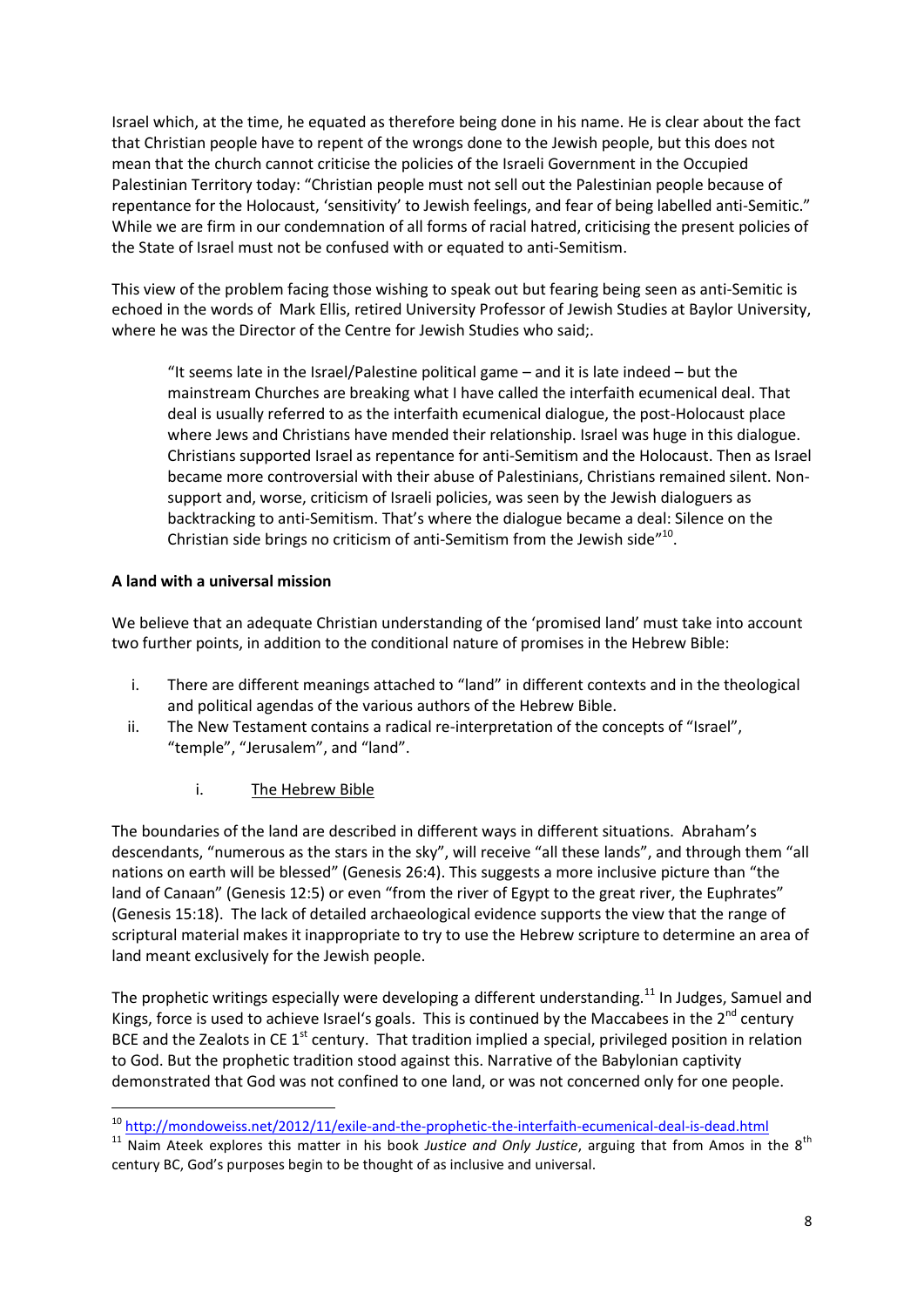For Christians the book of Jonah is a key text for understanding the Hebrew Bible's promise of the land to Abraham and his descendants. Written at a time when the people were turning inwards, the book presents Jonah as a nationalist to drive home the point: God's universal, inclusive love is for all. For Christians, God in Jonah is merciful, gracious, a liberator of the oppressed and sinful who looks for just living. The people of God even included the hated Assyrians. So to Christians, Jonah suggests a new theology of the land, because God was not confined within the land of Israel, but extended his reach to include the land of Assyria. In saying this, we recognise that a Jewish Theological interpretation of Jonah may not go as far as a Christian one, perhaps being more contextualised in time terms.

# **Kairos Palestine (2.3):**

We believe that our land has a universal mission. In this universality, the meaning of the promises, of the land, of the election, of the people of God, open up to include all of humanity, starting from all the peoples of this land.

# ii. New Testament

For Christians, the New Testament is even clearer about a process in the unfolding of God's purposes of good for humanity, Hebrews 1:1-2: "Long ago God spoke to our ancestors in many and various ways by the prophets, but in these last days he has spoken to us by a son whom he appointed heir to all things."

Previous experiences of land, including the peaceful returns from exile, were stages towards a wider future. This is the Christian understanding through our reading and interpretation of the New Testament. Christians believe that Good News of Jesus is inclusive.

John's gospel speaks of Jesus being lifted up and drawing all people to himself (John 12:32). Jesus' cleansing of the Temple means not just that the Temple needs to be reformed, but that the Temple which by its order, kept some people separate from others is finished. Stephen's speech in Acts 7 makes it clear that God is no longer confined to the place of the Temple., God is in all places and for all people. Temple and land give way to a new understanding so Paul can say that all the barriers that separated people one from another are down – "there is neither Jew nor Greek, bond nor free, male or female, but all are one in Christ Jesus."

If Jesus is indeed the Yes to all God's promises<sup>12</sup> then for Christians the promise to Abraham about land is fulfilled through the impact of Jesus. Jesus gave a new direction to his followers, one which did not feature nor was it confined to a special area of land for them. From the day of Pentecost his followers were sent to work for a different kind of kingdom.

# **The challenge of a new kingdom?**

To Christians in the 21<sup>st</sup> century, promises about the land of Israel shouldn't be intended to be taken literally, or as applying to a defined geographical territory; they are a way of speaking about how to live under God so that justice and peace reign, the weak and poor are protected, the stranger is included, and all have a share in the community and a contribution to make to it. The 'promised land' in the Bible is not a place, so much as a metaphor of how things ought to be among the people of God. This 'promised land' can be found – or built – anywhere.

<sup>1</sup>  $12$  2 Corinthians 1:20 "For in him every one of God's promises is a 'Yes'..."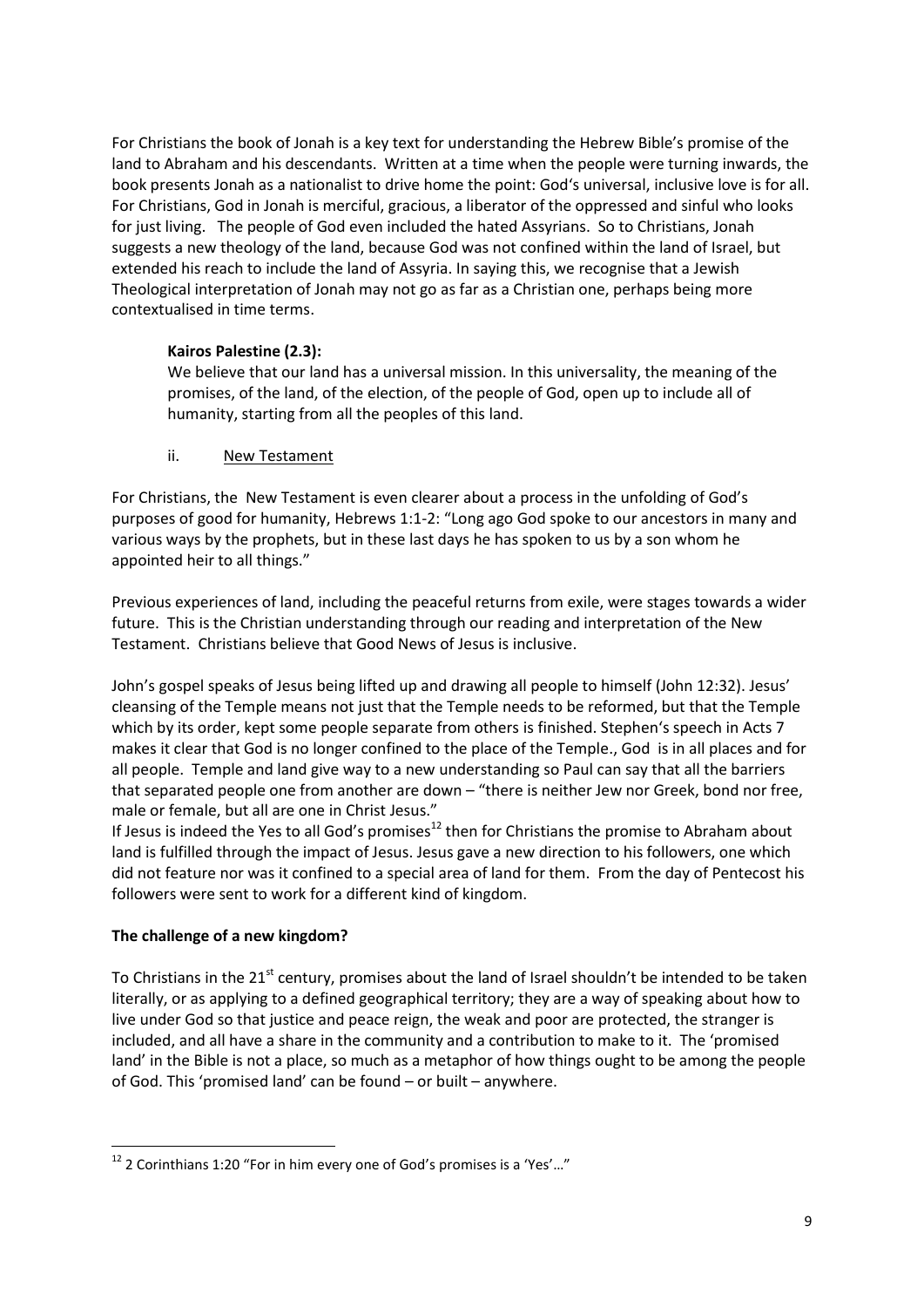Jesus' vision of the kingdom is not for one limited area of territory, it is a way of anticipating how things can be if people are obedient to God. Metaphor and symbol are often used by the Biblical writers. Words such as 'widow', 'stranger', 'orphan', 'wilderness,' 'neighbour,' 'Egypt,' 'exodus' and 'exile' have profound symbolic reference. So Walter Brueggeman comments on the poetry of Isaiah 2:

"Exile is a sense of not belonging, of being in an environment hostile to the values of the community and its vocation. Babylon refers to a concentration of power and value which is dominant and which is finally hostile to the covenant faith of this community. The empire regularly seeks to domesticate such a community and characteristically ends in oppression. Homecoming is a dramatic decision to break with imperial rationality and to embrace a place called home where covenantal values have currency and credibility. The juxtaposition of exile, Babylon and homecoming means that this poetry of Isaiah 2 is not aimed simply at geographical, spatial possibility but at relational covenant reality."

Bethlehem Bible College, from an historic Baptist and evangelical stance, has recently been hosting *Christ at the Checkpoint* conferences (see www.christatthecheckpoint.com). At the most recent, participants were challenged to move away from seeing the Middle East through the lens of "end times" prophecy and instead look to follow Jesus in the prophetic pursuit of justice, peace and reconciliation. The evangelical leaders in the Palestinian Baptist community are engaging with *Kairos Palestine*, and the non-geographic nature of God's promises.]

#### **Kairos Palestine (3.4.3):**

Our Church points to the Kingdom, which cannot be tied to any earthly kingdom. Jesus said before Pilate that he was indeed a king but "my kingdom is not from this world". St Paul says: "The Kingdom of God is not food and drink but righteousness and peace and joy in the Holy Spirit" (Romans 14:7). Therefore religion cannot favour or support any unjust political regime, but must rather promote justice, truth and human dignity.

From this last perspective, the desire of those who seek to acquire the land of the Palestinians is wrong. The fact that the land is currently being taken by settlement expansion, the separation barrier, house clearance, theft and force makes it doubly wrong to seek biblical sanction for this.

Church leaders from South Africa, following a visit to Israel and the Occupied Palestinian Territory in the autumn of 2012, observed similarities to the concluding years of the apartheid regime in South Africa.<sup>13</sup> There are many members of the Jewish community in Israel and abroad concerned with injustice in Israel and the Occupied Palestinian Territory who would fundamentally disagree with that description<sup>14</sup> but it is challenging that those who remember the reality of apartheid first hand and the consequences of international campaigns on their own nation concur with proposals to consider economic and political measures involving boycotts, disinvestment and sanctions against the state of Israel focused on illegal settlements, as the best way of convincing Israeli politicians and voters that what is happening is wrong. They argue that Christians around the world should not contribute in any way to the viability of illegal settlements. This raises particular questions for the Church of Scotland as we seek to respond to the question: "What does the Lord require of you…?"

 $\frac{1}{13}$ 

[http://www.kairospalestine.ps/sites/default/Documents/South%20African%20church%20delegation%20to%2](http://www.kairospalestine.ps/sites/default/Documents/South%20African%20church%20delegation%20to%20the%20occupied%20territories%20of%20Palestine.pdf) [0the%20occupied%20territories%20of%20Palestine.pdf](http://www.kairospalestine.ps/sites/default/Documents/South%20African%20church%20delegation%20to%20the%20occupied%20territories%20of%20Palestine.pdf)

<sup>14</sup> http://www.haaretz.com/weekend/week-s-end/an-israeli-and-a-palestinian-scathed-by-south-africaapartheid-rhetoric-1.428234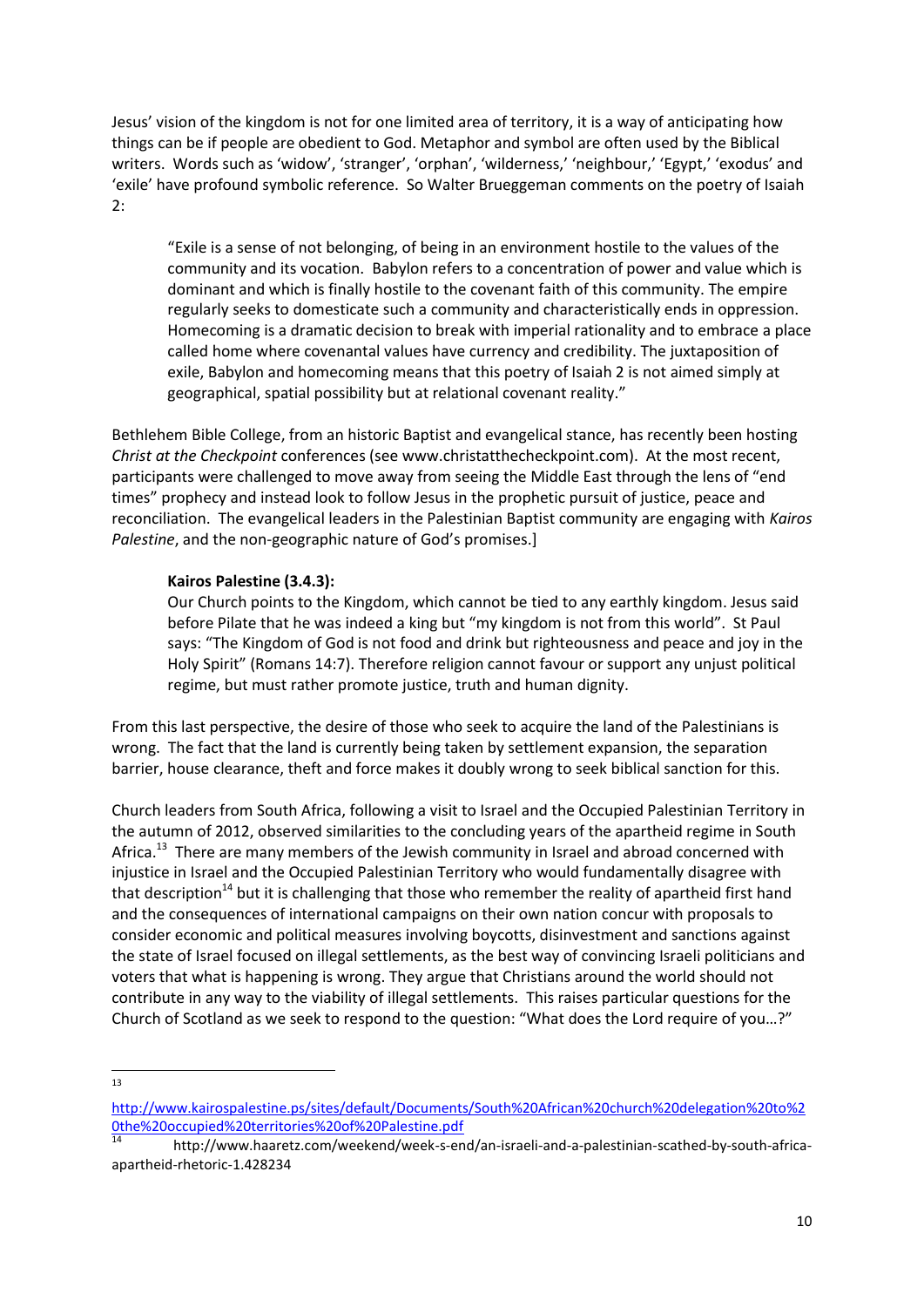# **Conclusion**

From this examination of the various views in the Bible about the relation of land to the people of God, it may be concluded that Christians should not be supporting any claims by any people to an exclusive or even privileged divine right to possess particular territory. We believe that is a misuse of the Hebrew Bible (the Christian Old Testament) and the New Testament to use it as a topographic guide to settle contemporary conflicts over land. In the Bible, God's promises extend in hope to all land and people.

This theological approach is what we bring from our Christian perspective to the place of dialogue with people of other faith communities grappling with the issues of land in Israel and the Occupied Palestinian Territory. It does not judge the faith of others nor suggest that one perspective supersedes another but it does challenge the manifestations of faith expressed by some on the question of land in these troubled places.

In the context of the present situation in Israel and the Occupied Palestinian Territory we remain committed to the following principles, previously set out and agreed by the General Assembly):

- That the current situation is characterised by an inequality in power and therefore reconciliation can only be possible if the Israeli military occupation of the West Bank and East Jerusalem, and the blockade of Gaza, are ended.
- The Church of Scotland condemns violence, terrorism and intimidation no matter the perpetrator
- The Church of Scotland affirms the right of Israelis and Palestinians to live within secure and fixed boundaries in states of their own.
- The Israeli settlements in East Jerusalem and the West Bank are illegal under international law. The Church of Scotland, individuals and civil organisations should urge the UK Government and the European Union as a matter of urgency to put pressure on Israel to cease from the expansion of these settlements.
- The Church of Scotland must remain in dialogue and fellowship with ecumenical partners and the UK Jewish, Muslim and other faith communities to support concerns for justice and peace.
- The Church of Scotland should do nothing to promote the viability of the illegal settlements on Palestinian land.
- The Church of Scotland should support projects which prioritise peace-building, poverty alleviation and the Palestinian economy.
- The Church of Scotland rejects racism and religious hatred. We condemn anti-Semitism and Islamophobia. We support initiatives to make Scotland, and the Church of Scotland, a place of welcome and hospitality.
- That human rights of all peoples should be respected, and this should include the right of return and / or compensation for Palestinian refugees.
- That negotiations between the Government of Israel and the Palestinian Authority about peace with justice must resume at the earliest opportunity and the Church of Scotland should continue to put political pressure on all parties to commence such negotiations, and asking all parties to recognise the inequality in power which characterises this situation.
- That there are safe rights of access to the sacred sites for the main religions in the area.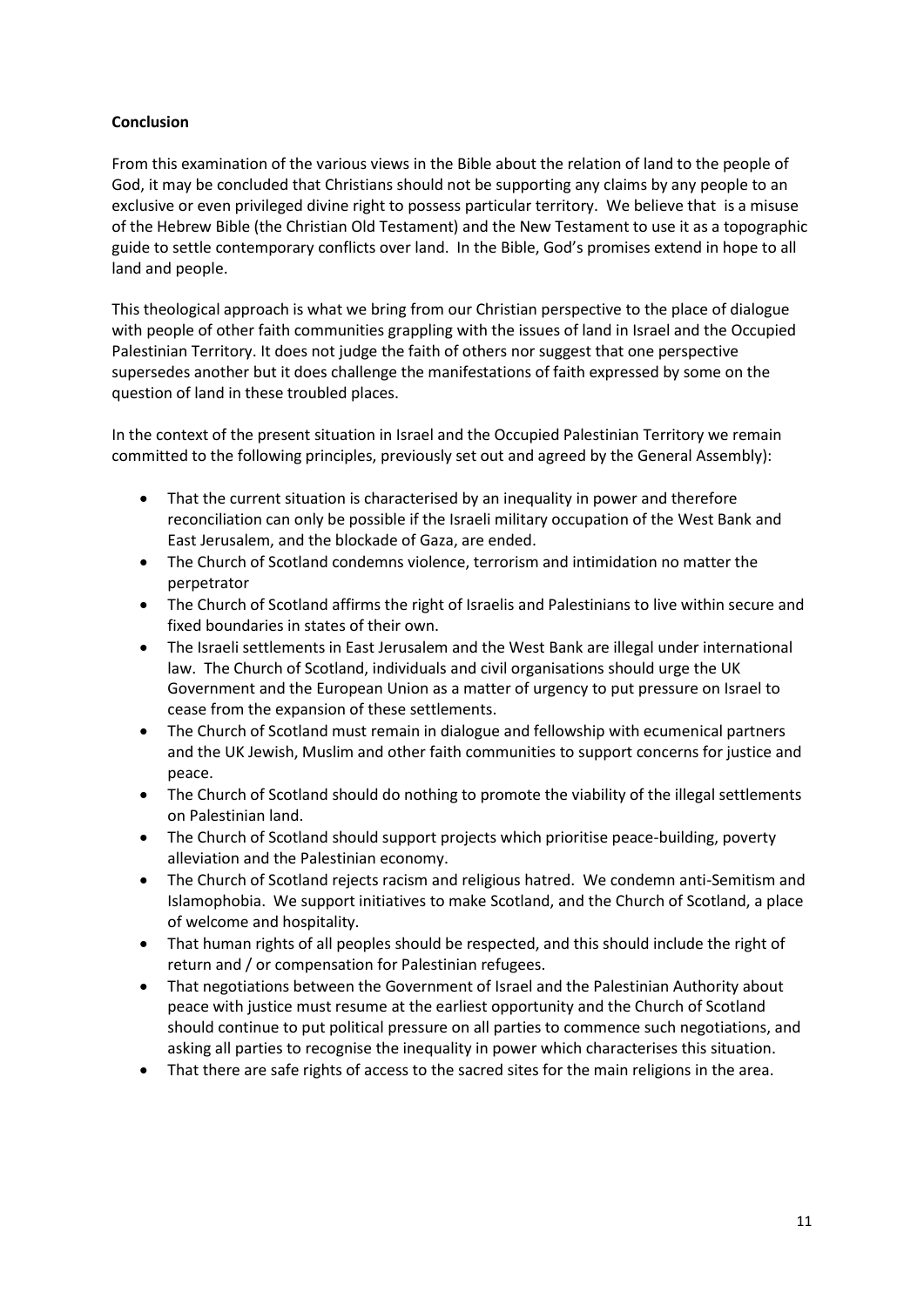#### **Proposed Deliverances**

- 1. Refute claims that scripture offers any peoples a privileged claim for possession of a particular territory.
- 2. Note that the current situation is characterised by an inequality in power and therefore reconciliation can only be possible if the Israeli military occupation of the West Bank and East Jerusalem, and the blockade of Gaza, are ended, and on that basis encourage all parties and the international community to renew peace negotiations.
- 3. Condemn acts of terrorism, violence and intimidation whether committed by individuals, organisations or governments.
- 4. Reaffirm the historic position of the Church of Scotland that Israel is a country which is recognised within the international community of States, with all the rights and responsibilities attendant on that status..
- 5. Reaffirm the historic commitment of the Church of Scotland to a State of Palestine with the same rights and responsibilities, recognised within the international community of States, with all the rights and responsibilities attendant on that status.
- 6. Reject racism and religious hatred and condemn anti-Semitism and Islamophobia.
- 7. Support ongoing commitment to dialogue and conversation, with particular concern to make sure that those who are on the margins and whose voices are rarely heard get the opportunity to be listened to, especially Christians who live in Israel and the Occupied Palestinian Territory.
- 8. Instruct the Church and Society Council to publicise resources to encourage wide discussion of the report *The Inheritance of Abraham* and its concluding principles.
- 9. Encourage the appropriate committees in Presbyteries to consider the report *The Inheritance of Abraham* and bring it to the notice of their Presbytery.
- 10. Urge the UK Government and the European Union to do all that is within their power to ensure that human rights are respected in Israel and the Occupied Palestinian Territories.
- 11. Urge the UK Government and the European Union to do all that is within their power to ensure that international law is upheld in Israel and the Occupied Palestinian Territories.